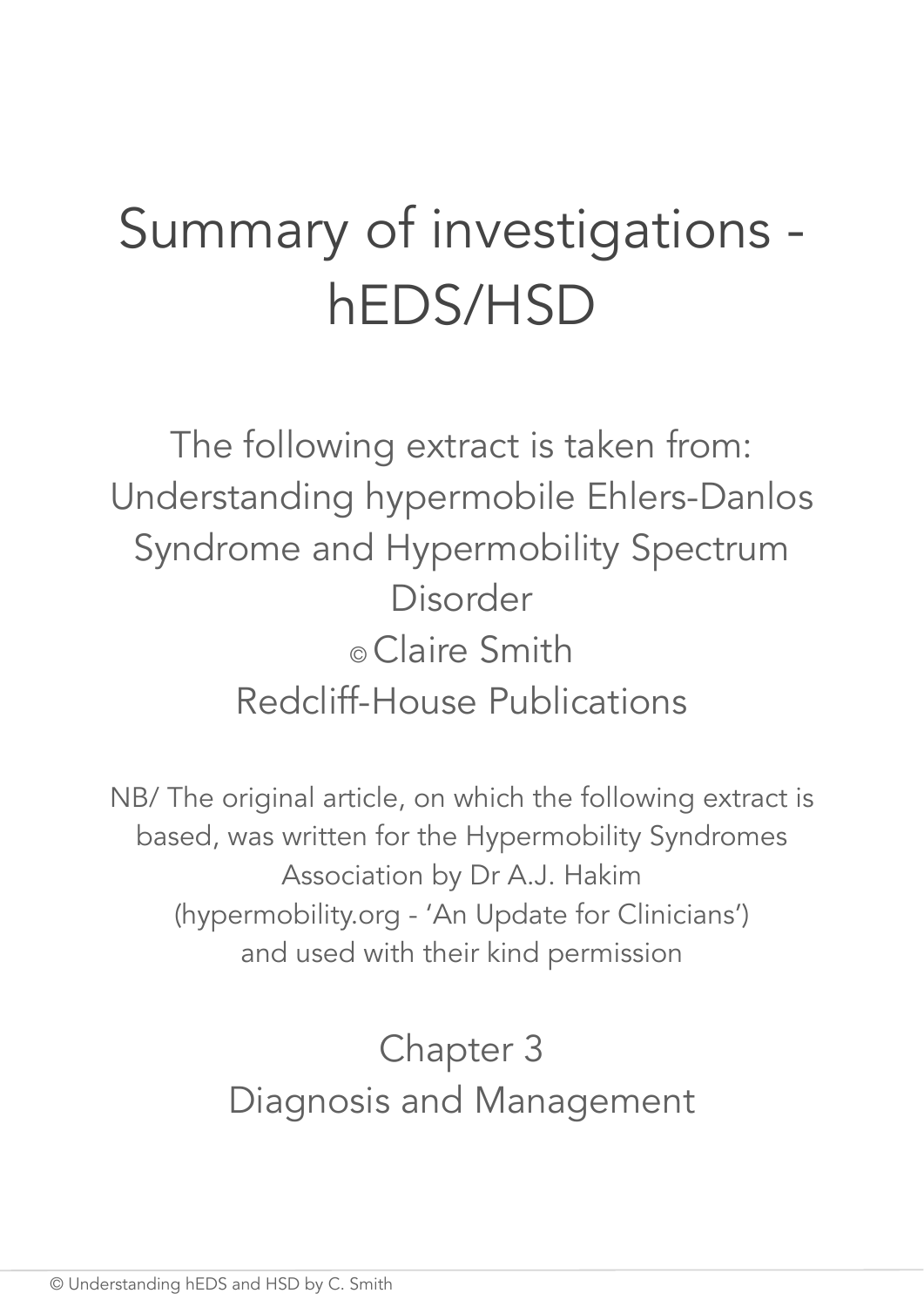# Summary of investigations - HSD and hEDS

This section has been written by Dr Alan Hakim and has been included in this book with the kind permission of the Hypermobility Syndromes Association. It is aimed primarily at clinicians (Hakim A.J 2017c (HMSA).

A patients' concerns may be protean [ever-changing]. A long list of investigations and treatments is inappropriate for a summary of this nature. Detail regarding specific concerns can be found on the Hypermobility Syndromes Association website (hypermobility.org - 'An Update for Clinicians') and in the cited reference literature at the end of this page. Many aspects of care should involve guidance over self-management, and likely include physical treatments, medicines, and therapies, often running in parallel and managed in a multidisciplinary way.

The more common areas of investigation include:

### Musculoskeletal and fatigue blood tests:

- If there is any concern that joint and/or muscle pain may be due to an inflammatory or autoimmune disorder then the relevant blood tests should be undertaken.
- Blood tests may be required to exclude haematologic, endocrine, and metabolic causes for fatigue.

### Neuro-muscular Imaging:

- Radiographs, Ultrasound, MRI : imaging of joints / soft tissue may help to determine whether mechanical or inflammatory damage is present, impingement at the joint or of a nerve has arisen, or whether subluxation/listhesis etc. is occurring.
- Neuropathic concerns might require central nervous system imaging; peripheral tests including NCS/ EMG.

### Echocardiography

Echocardiography should be carried out if there is any concern on examination, or as part of the diagnostic work up for hEDS and other HDCT.

### Bowel and urogynaecologic investigations:

- Tests for helicobacter, coeliac, bacterial over-growth.
- Upper or lower GI endoscopy and functional bowel tests.

• Urodynamics and cystoscopy might be required to delineate a problem, as might hysteroscopy.

## The more common areas of management include (recent reviews cited in brackets and shown at the end of this page):

- Physical therapies (Engelbert et al, 2017).
- Pain Management (Chopra et al. 2017).
- Anxiety and Mood management (Bulbena et al. 2017).
- Fatigue (Hakim et al. 2017b)
- Reflux, nausea, and sluggish bowel (Fikree et al. 2017)
- Cardiovascular autonomic dysfunction (Hakim et al. 2017b)
- Management of gynaecological concerns

Very recent literature reviews in this field of medicine detail the current understanding of the associations with hypermobility-related disorders (in particular HSD and hEDS) and the treatment options available. These are cited in the references below:

Bulbena A, Baeza-Velasco C, Bulbena-Cabré A, Pailhez G, Critchley H, Chopra P, Mallorquí-Bagué N, Frank C, Porges S. Psychiatric and psychological aspects in the Ehlers-Danlos syndromes. Am J Med Genet C Semin Med Genet. 2017 Feb 10. doi: 10.1002/ajmg.c.31544. [Epub ahead of print] PubMed PMID: 28186381.

Castori M, Tinkle B, Levy H, Grahame R, Malfait F, Hakim A. A framework for the classification of joint hypermobility and related conditions. Am J Med Genet C Semin Med Genet. 2017 Feb 1. doi: 10.1002/ajmg.c.31539. [Epub ahead of print] PubMed PMID: 28145606.

Chopra P, Tinkle B, Hamonet C, Brock I, Gompel A, Bulbena A, Francomano C. Pain management in the Ehlers-Danlos syndromes. Am J Med Genet C Semin Med Genet.2017 Feb 10. doi: 10.1002/ajmg.c.31554. [Epub ahead of print] PubMed PMID: 28186390.

Engelbert RH, Juul-Kristensen B, Pacey V, de Wandele I, Smeenk S, Woinarosky N, Sabo S, Scheper MC, Russek L, Simmonds JV. 2017. The evidence-based rationale for physical therapy treatment of children, adolescents, and adults diagnosed with joint hypermobility syndrome/hypermobile Ehlers Danlos syndrome. Am J Med Genet Part C Semin Med Genet 175C:158–167.

Fikree A, Chelimsky G, Collins H, Kovacic K, Aziz Q. Gastrointestinal involvement in the Ehlers-Danlos syndromes. Am J Med Genet C Semin Med Genet. 2017 Feb 10. doi: 10.1002/ajmg.c.31546. [Epub ahead of print] PubMed PMID: 28186368.

Francomano C and Bloom L. 2017. http://ehlers-danlos.com/2017-edsinternational-classification-webinar/

Hakim A. 2017c (HMSA) - Hypermobility Disorders; an update for clinicians. hypermobility.org/update-for-clinicians/ March 16th 2017

Hakim A, De Wandele I, O'Callaghan C, Pocinki A, Rowe P. Chronic fatigue in Ehlers-Danlos syndrome-hypermobile type. Am J Med Genet C Semin Med Genet. 2017 Feb 10. doi: 10.1002/ajmg.c.31542. [Epub ahead of print] PubMed PMID: 28186393.

Hakim A, O'Callaghan C, De Wandele I, Stiles L, Pocinki A, Rowe P. Cardiovascular autonomic dysfunction in Ehlers-Danlos syndrome-hypermobile type. Am J Med Genet C Semin Med Genet. 2017 Feb 4. doi: 10.1002/ajmg.c.31543. [Epub ahead of print] PubMed PMID: 28160388.

Malfait F, Francomano C, Byers P, Belmont J, Berglund B, Black J, Bloom L, Bowen JM, Brady AF, Burrows NP, Castori M, Cohen H, Colombi M, Demirdas S, De Backer J, De Paepe A, Fournel-Gigleux S, Frank M, Ghali N, Giunta C, Grahame R, Hakim A, Jeunemaitre X, Johnson D, Juul-Kristensen B, Kapferer-Seebacher I, Kazkaz H, Kosho T, Lavallee ME, Levy H, Mendoza-Londono R, Pepin M, Pope FM, Reinstein E, Robert L, Rohrbach M, Sanders L, Sobey GJ, Van Damme T, Vandersteen A, van Mourik C, Voermans N, Wheeldon N, Zschocke J, Tinkle B. 2017. The 2017 international classification of the Ehlers–Danlos syndromes. Am J Med Genet Part C Semin Med Genet 175C:8–26.

Tinkle B, Castori M, Berglund B, Cohen H, Grahame R, Kazkaz H, Levy H. Hypermobile Ehlers-Danlos syndrome (a.k.a. Ehlers-Danlos syndrome Type III and Ehlers-Danlos syndrome hypermobility type): Clinical description and natural history. Am J Med Genet C Semin Med Genet. 2017 Feb 1. doi:10.1002/ajmg.c.31538. [Epub ahead of print] PubMed PMID: 28145611.